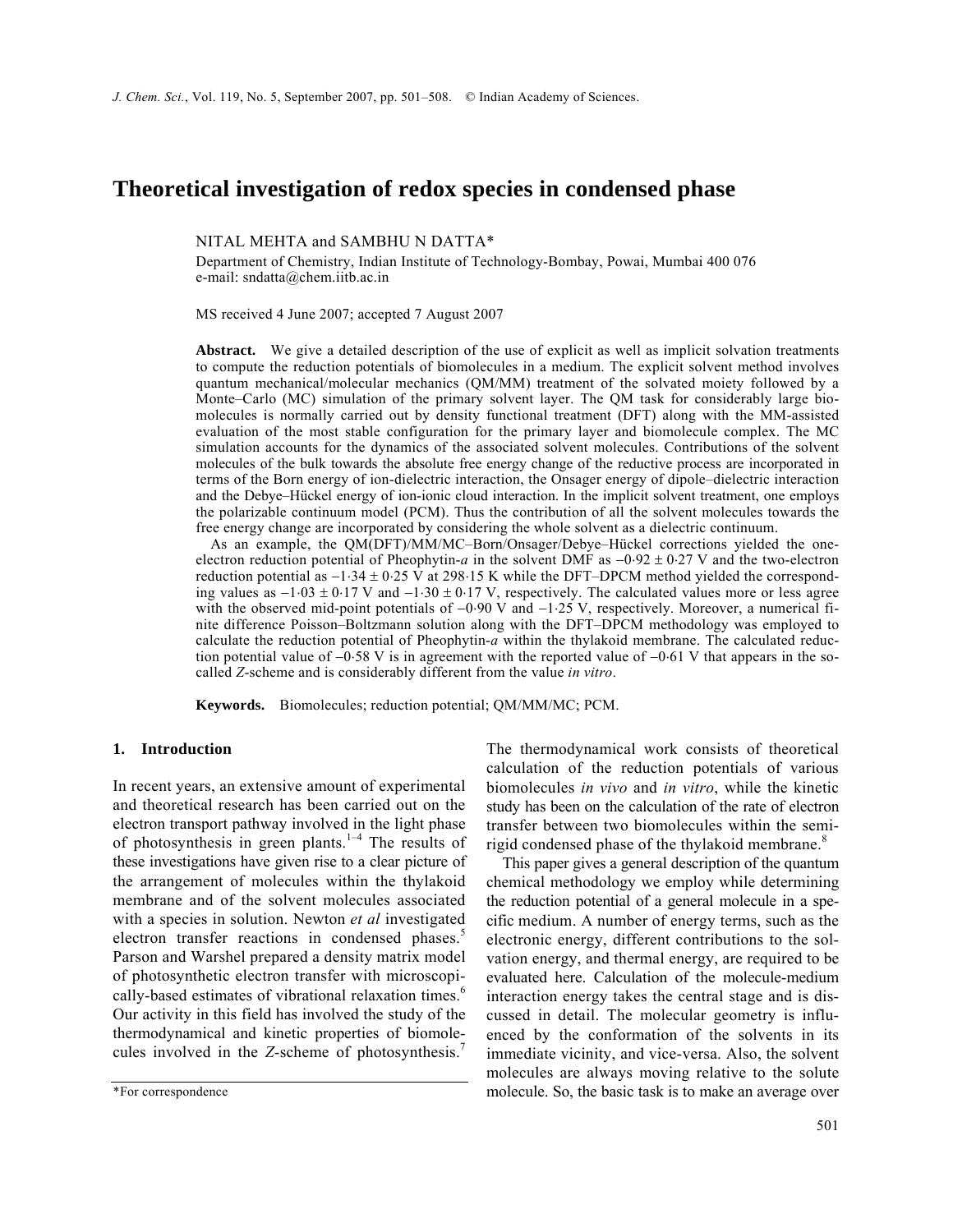the various lowest-energy solute-associated solvent conformations. This can be broken down in three distinct steps: (1) evaluation of the most preferred solute geometry in the presence of static solvent molecules; (2) equilibration of the dynamic solvent molecules starting from the configuration in the first step; and (3) averaging over different solvent conformations starting from the equilibrium one. As an example, we show how the one-electron and two-electron reduction potentials of Pheophytin-*a* in the solvent *N*,*N*-dimethyl formamide (DMF) can be theoretically determined and its one-electron reduction potential within the thylakoid membrane can be effectively estimated.<sup>9</sup>

## **2. Methodology**

The basic task is to compute the difference of electronic, thermal and solvation energies of the anionic form of a molecule from that of its neutral form in the presence of a polarizable medium. The calculated *absolute* free energy (*G*) of these species can be used to obtain the *absolute* free energy change  $(\Delta G)$ of the reductive process. In turn, the mid-point potential is obtained from the calculated absolute free energy change and the absolute free energy associated with the reduction involved in the hydrogen electrode. The latter quantity has been reliably determined by Cramer *et al.*<sup>10</sup>

## 2.1 *Geometry optimization*

First of all, it is necessary to optimize the geometry of the molecule in presence of the molecules of the medium (solvent molecules). This can be accomplished in two ways. First, one may consider the solvent molecules explicitly via a quantum mechanics – molecular mechanics – Monte–Carlo (QM/MM/MC) approach. In this elegant procedure, the solute is described quantum mechanically, its interaction with the solvent molecules assessed by molecular mechanics, and finally the Monte–Carlo procedure accounts for the dynamics of the solvent molecules. The second and the easier way is to visualize the solvent implicitly as a dielectric continuum, and adopt a polarized continuum model (PCM). Gaussian 03 (G03) suite of programs $11$  can be used in all the calculations.

 We stress here that for an accurate evaluation of the energy difference, the geometry of each species (neutral and ionic forms) must be separately optimized, and the optimization process must include the effect of the surrounding molecules of the medium.

## 2.2 *Electronic energy*

In the QM/MM/MC method, the optimized structures of neutral and the charged forms of the solute molecule are obtained by the ONIOM method<sup>12</sup> by restricted open-shell density functional treatment (DFT) such as at ROB3LYP (restricted open shell Becke 3-parameter Lee, Yang and Parr exchange correlation functional) level using a medium size basis set like 6-31G(d), while the solvent molecules are treated by the universal force field  $(UFF)$ .<sup>13</sup> Electronic energies of the neutral and charged species are finally obtained by carrying out single point calculations on the ONIOM optimized geometry at the ROB3LYP level using a much larger basis such as  $6-311 + G$  (2d, 2p:UFF).

 In the DFT–DPCM (Dielectric Polarizable Continuum Model) method, electronic energies are obtained by optimizing the geometry of the neutral and charged species at ROB3LYP level using a smaller basis and then by single point PCM calculations at the same level but using the larger basis set.

## 2.3 *Thermal energy and molecular entropy*

Thermal energy and entropy contribution towards the free energy change of the reductive process are obtained for the optimized geometry of a truncated model of the neutral or charged species. This is because of two reasons. The first one is operational. Most of the quantum chemical softwares presently allow thermal energy calculations based on normal mode analysis for a rather small molecule, such as one with not more than 50 atoms. The second reason involves logistics. Each thermal energy calculation with a good enough basis set takes a long computing time, of the order of thousands of cpu hours. A truncated model is necessary to bring the computing time down to about 200 cpu hours. The model, however, must be carefully chosen. For porphyrin-based molecules, we have always found that while the calculated difference in electronic energy is very sensitive to the substituents,  $7g$  the calculated thermal energy difference, generally a small quantity in electron Volt, remains more or less unchanged upon replacement of most of the substituents by hydrogen atoms.<sup>7g</sup> Thus the basic porphyrin skeleton provides a good estimate of the thermal energy difference between the neutral and anionic forms of molecules like chlorophyll-*a*, pheophytin-*a*, etc. Nevertheless, the molecular geometry of each model system with different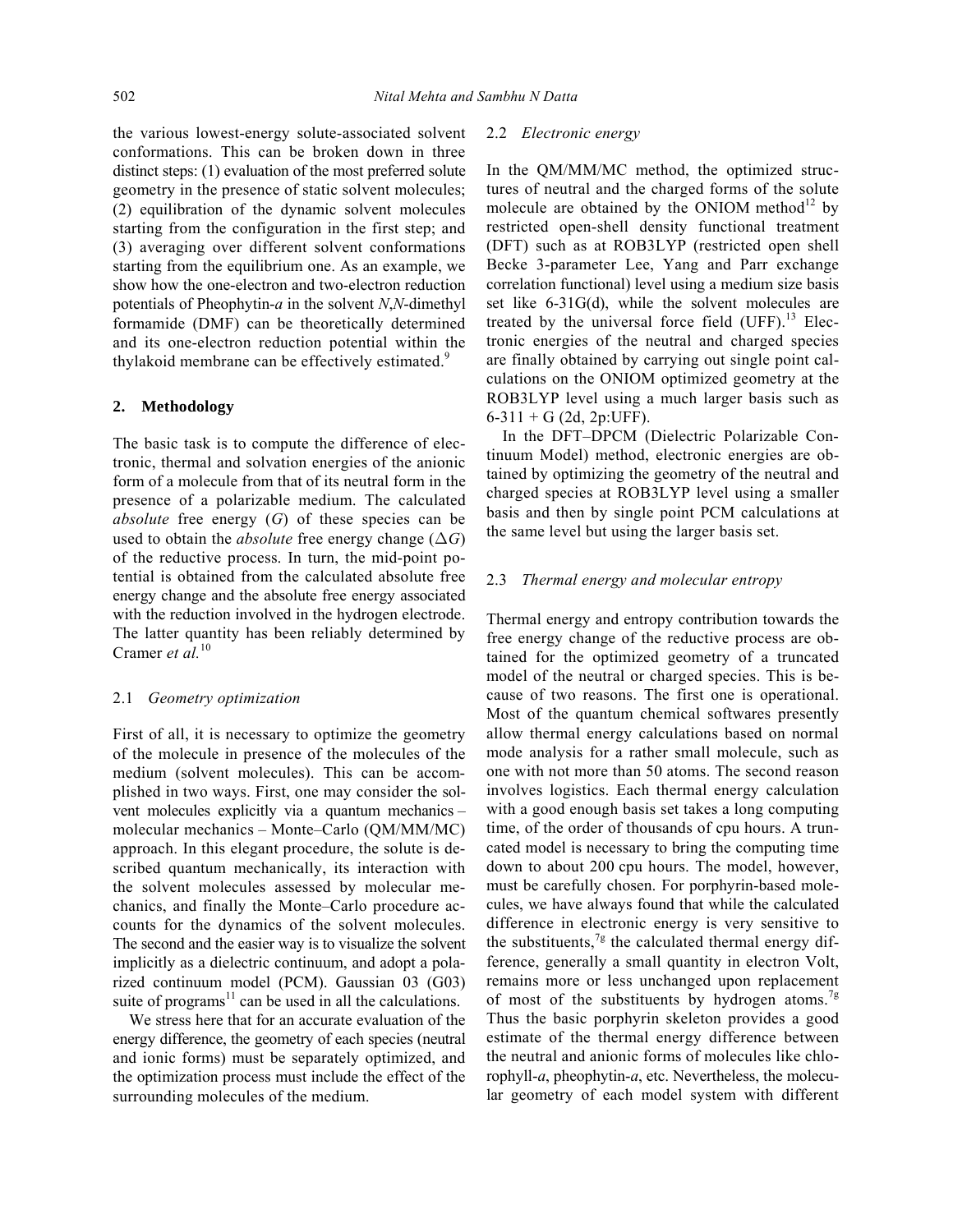charges must be separately optimized at first, and the optimized geometries should be used for normal mode frequency analysis.

## 2.4 *Solvation energy*

We employ both the explicit (QM/MM/MC + Born/Onsager/Debye–Hückel) model and implicit solvation model (DFT–DPCM) to account for the contribution of the solvent molecules to the free energy change of the reduction process.

 In the QM/MM/MC model, the primary solvent shell of about 50 solvent molecules is treated. A constant temperature (298⋅15 K), constant volume (cubic unit cell of volume of about  $25 \times 25 \times 25$  Å<sup>3</sup>) (NVT) ensemble is adopted. Configurations of the solvent molecules around the neutral and ionic species are initially optimized under the molecular mechanics (CHARMM27) force field by employing the Steepest Descent algorithm. The optimized configuration is allowed to relax at a regular *max delta* (maximum trial atomic displacement) of 0⋅05 Å and for a total of 1000 run steps to simulate an adequate description of the MC solvent dynamics. The system is equilibrated for the first 300 run steps. Thereafter, data are collected after each run step. The remaining 700 data points are averaged by Boltzmann distribution. The standard deviation of the simulated energies is calculated for each of the neutral and anionic species. To reduce the finite boundary effects and to mimic the infinite system, periodic boundary condition is applied. To neutralize the charges of the anion and dianion, one and two  $Na<sup>+</sup>$  ions are introduced at the centre of the cubic box. Mulliken charges generated by ROB3LYP calculations using the 6-31G(*d*) basis sets for the neutral and ionic forms of the solute molecule and for the neutral solvent molecule are used. Hyperchem Professional Release  $7$  for Windows<sup>14</sup> can be used in these calculations.

## 2.5 *Perturbative corrections to solvation energy*

The remaining solvent is treated as a structureless dielectric continuum.

 The Born free energy of the ion–dielectric interaction is given by

$$
G_{Born} = -\frac{Q^2}{2a_0} \left( 1 - \frac{1}{\varepsilon} \right) \tag{1}
$$

where  $a_0$  is the radius and  $Q$  is the total charge of the solute-primary–solvation–layer complex. The

quantity  $\varepsilon$  is the dielectric constant of the bulk solvent.

 The Onsager free energy of the dipole–dielectric interaction is given by

$$
G_{Onsager} = -\frac{(\varepsilon - 1)}{(2\varepsilon + 1)} \frac{\mu^2}{a_0^3}
$$
 (2)

where  $\mu$  is the ground state dipole moment of the solute-layer complex.

Gaussian 03 is used to obtain the values of  $a_0$  and  $\mu$  of the neutral and anionic forms of the solvated species at ROB3LYP/6-31G(d) level.

 The additional stabilization provided by the medium through the ion–ionic atmosphere interaction is estimated by using Debye–Hückel theory. We write

$$
G_{DH} = -\frac{Q^2 \kappa}{2\varepsilon}.
$$
\n(3)

The Debye–Hückel reciprocal length  $\kappa$  is given by

$$
\kappa = \left[\frac{4\pi e_0^2}{\varepsilon k_B T} \sum_i \left(\frac{Nc_i}{1000}\right) z_i^2\right]^{1/2} \tag{4}
$$

where  $e_0$  is the electronic charge,  $k_B$  is the Boltzmann constant, *T* is the temperature of the system in Kelvin,  $N$  is the Avogadro number,  $c_i$  is the concentration of the *i*th species in molar unit, and  $z_i e_0$  is the charge of the *th ion.<sup>15</sup> We take 1 M concentration* for each type of the ions (with the corresponding ionic strength 1 M for anionic solution and 4 M for dianionic solution).

For a specific process in a solvent medium,

$$
\Delta G_{red}^o = \Delta(E)_{model,QM} + \Delta E_{thermal}
$$
  
+  $(\Delta G_{MC} + \Delta G_{Born} + \Delta G_{Onsager} + \Delta G_{DH}) - T\Delta S$  (5)

while neglecting the *PV* contribution as it is negligibly small for solvated species.

# 2.6 *Alternative calculation of medium interaction energy*

We also employ the DFT–DPCM methodology to obtain the free energy of reduction of a biomolecule in solution and within a condensed phase such as a membrane. The finite difference Poisson–Boltzmann (FDPB) method<sup>16,17</sup> along with the DPCM solvation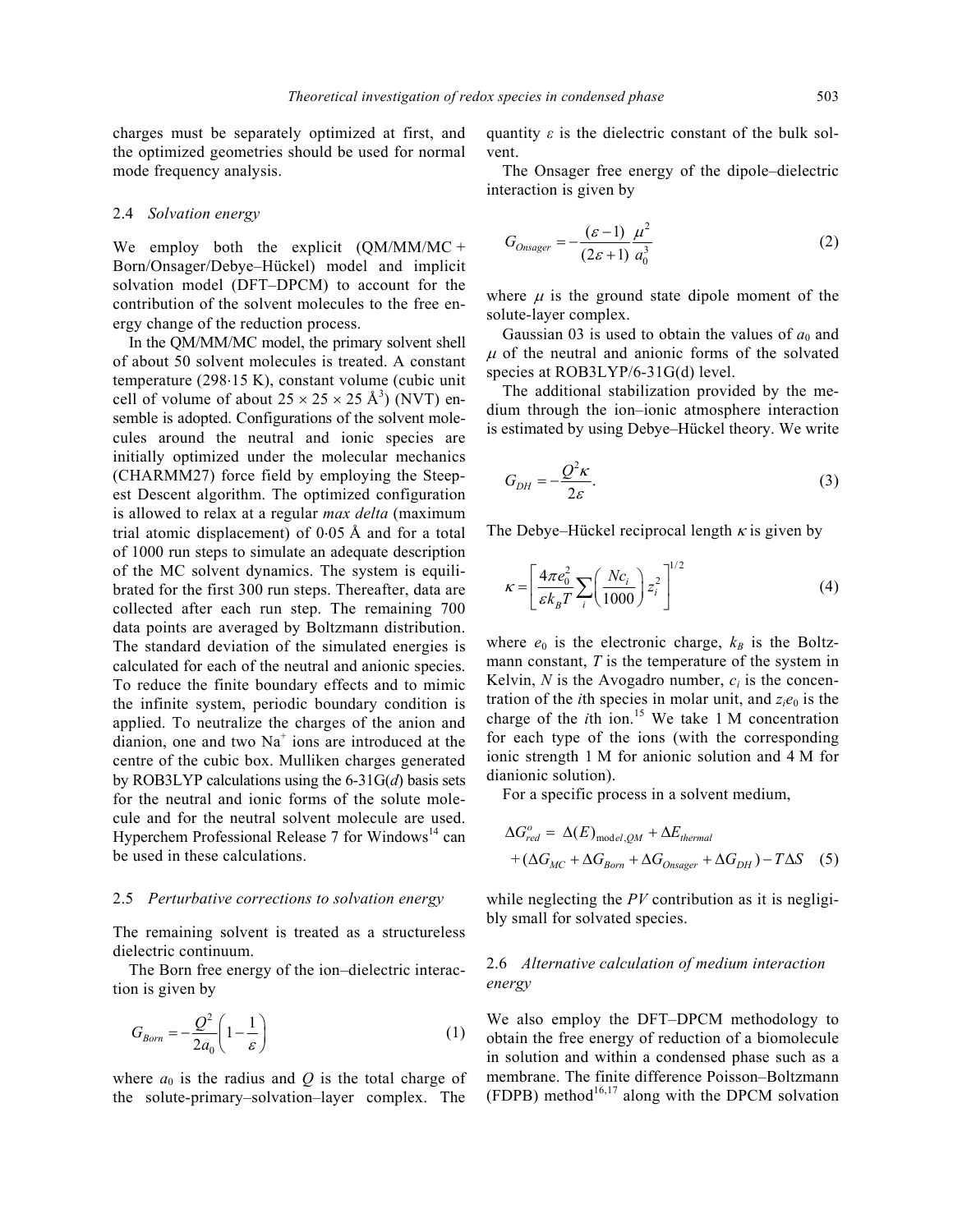model at ROB3LYP/6-31G(d) level are normally employed to obtain the total free energy in a membrane. The electrostatic and non-electrostatic contributions to the free energy change during the reduction process are obtained by employing the FDPB and DPCM methods respectively.

We then obtain

$$
\Delta G_{red}^o = \Delta G_{el} + \Delta G_{non-el}.
$$
 (6)

## **3. Standard reduction potential**

The standard reduction potential is written as

$$
E_{red}^{o} \text{ (in } V) = -\frac{1}{n_e} \left[ \Delta G_{red}^{o} \text{ (in } eV) \right]
$$

$$
-\Delta G_{H^{+}/(1/2)H_2(g)}^{o} \text{ (in } eV) \right], \tag{7}
$$

where  $n_e$  is the number of electrons transferred in the half-cell reaction and the  $\Delta G^{\circ}$  values are quantities per molecule. We take  $\Delta G_{[H^+(aq)\to (1/2)H_2(g)]}^0 =$ −4⋅36 *eV* from ref. 10.

#### **4. Application**

The methodologies described above were successfully used to calculate the absolute free energy of reduction of Plastocyanin in water,<sup>7g</sup> Chlorophyll- $a$ in acetonitrile,7h and Pheophytin-*a* (Pheo-*a*) in solvent DMF and also in thylakoid membrane.<sup>9</sup> In the following, we discuss our most recent work on Pheophytin-*a*.

 Pheophytin-*a* (Pheo-*a*) is one of the biomolecules involved in the electron transfer process in the light phase of photosynthesis in green plants. The choice of the molecular geometry is discussed in the following.

 There are 141 atoms in Pheo-*a* as shown in figure 1. For computational purposes, we worked on the truncated forms Pheo-47 and Pheo-86, species with 47 and 86 atoms respectively. The optimized geometry of the bare neutral species are shown in figures 2(a) and (b) respectively. Pheo-47 has the vinyl group intact and all the other side chains replaced by hydrogen atoms. Pheo-86 retains all the side chains intact except that the phytyl chain is replaced by an ethyl group.

 The thermal energy and the molecular entropy were obtained from a harmonic analysis of the vibrational frequencies. Frequency calculations were done on bare Pheo-47, its anion and di-anion, each optimized at ROB3LYP/6-31G(d) level. The adoption of the truncated model is justified because the additional charge in the anion and dianion is localized largely within the  $\pi$  frame, and consequently the bond force constants for the side chains do not change significantly on ionization. Moreover, the difference in thermal energy between the neutral and charged species contributes negligibly towards the change in free energy during the process of reduction.

 For the ONIOM and PCM calculations on Pheo-*a* in solvent DMF, we started from the vacuum-optimized geometries of Pheo-86 at ROB3LYP/6-31G(d) level



**Figure 1.** Structure of Pheophytin-*a* (reproduced with permission from (*J. Phys. Chem. B*, in press). Copyright 2007 American Chemical Society).



**Figure 2.** Gas phase optimized geometry of the truncated models of Pheophytin-*a*: (**a**) Pheo-47 with all substituents except the vinyl group replaced by hydrogen, and (**b**) ethyl derivative Pheo-86 with all the side chains retained except for the phytyl chain that is replaced by an ethyl group (reproduced with permission from (*J. Phys. Chem. B*, in press). Copyright 2007 American Chemical Society).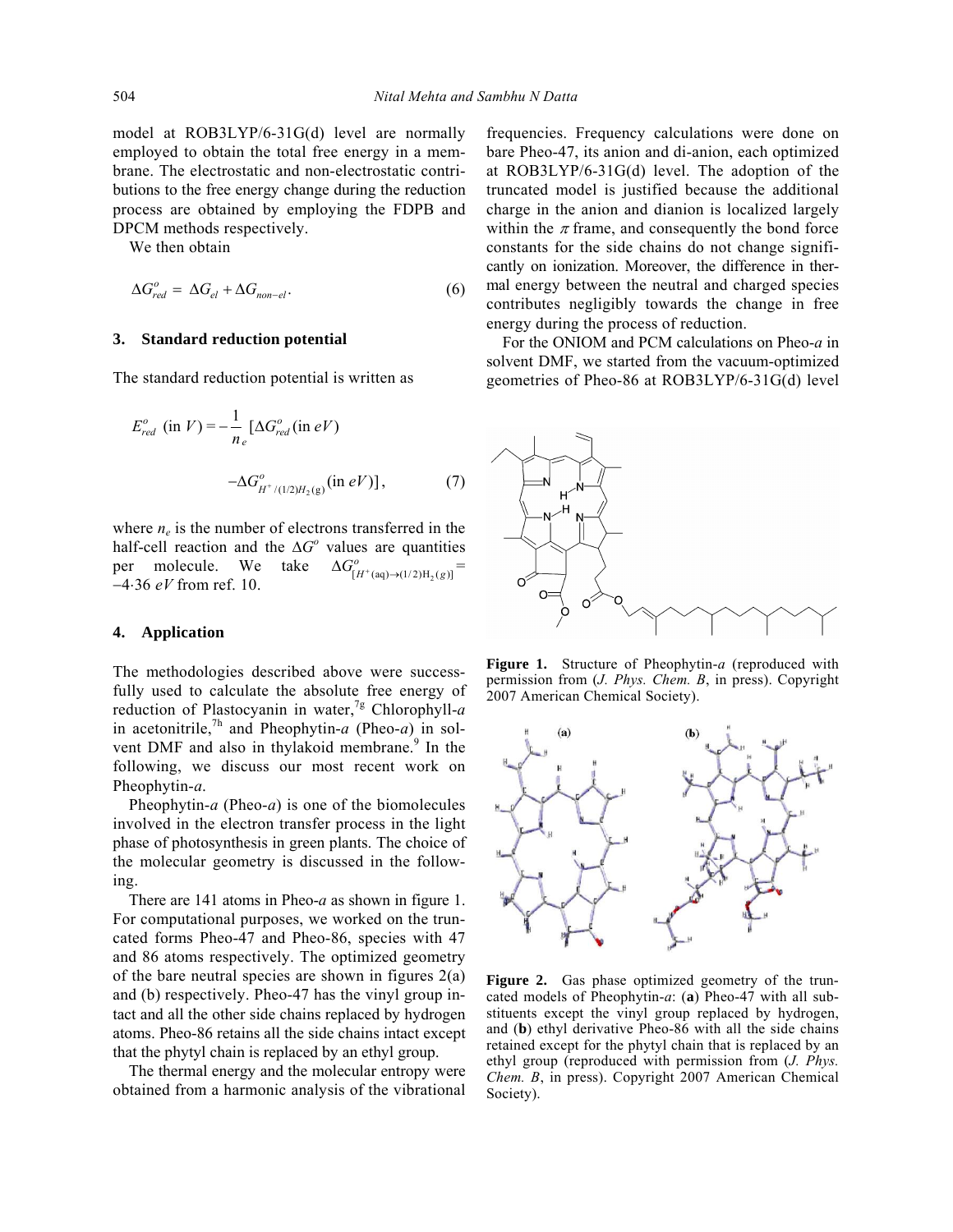and optimized the molecular geometries again in the presence of solvent. A snapshot of the ethyl derivative of Pheo-86 with the primary solvation shell of 45 DMF molecules is given in figure 3. The geometry was optimized employing the ONIOM methodology at ROB3LYP/6-31G(d): UFF level. The primary solvation shell was further treated by MC simulation.

 For the calculations on Pheo-*a* in thylakoid membrane, a section of the overall structure of PSII was chosen from 2AXT entry in the Brookhaven Protein Data Bank. This section is shown in figure 4, and includes all the proteins and co-factors within a radial distance of 4 Å from Pheo-*a*. It consists of the following residues: (a) 4 units of LEU, 4 ALA, 1 THR,



2 ILE, 3 PHE, 2 TYR, 1 GLN, 2 PRO, 1 MET, 1 GLY, 1 VAL, 1 TRP; (b) 2 molecules of CLA (Chlorophyll-*a*), 1 MGE [(1S)-2-(alpha-L-allopyranosyloxy)- 1-[tridecanoyloxy)methyl]ethylpalmitate]; and (c) 1 PHO (Pheophytin-*a*). All atomic coordinates were taken from the crystal structure of Pheophytin-*a* (PDB 2AXT). In the truncated model the cleaved peptide linkages were converted to free carboxylic  $(COO^{-})$ or free amino (NH<sub>3</sub>) groups, as required. Both polar and non-polar hydrogen atoms were inserted into the proteins while only polar hydrogen atoms were inserted into the cofactors by the WHAT IF software<sup>18</sup> and then their coordinates were optimized by the MM+ force field.

# **5. Results and discussions**

The softwares used for this kind of work are listed in table 1. We used a value of 38 $\cdot$ 7 for  $\varepsilon$  of DMF in our work.



**Figure 3.** Pheo-86 with the primary solvation shell of 45 DMF molecules. The primary solvation shell is shown by the ball and stick model. For the sake of clarity, hydrogen atoms are not shown here (reproduced with permission from (*J. Phys. Chem. B*, in press). Copyright 2007 American Chemical Society).

**Figure 4.** A section of the overall structure of PSII (from 2AXT entry in the Brookhaven Protein Data Bank). The truncated model consists of (**a**) 4 units of LEU, 4 ALA, 1 THR, 2 ILE, 3 PHE, 2 TYR, 1 GLN, 2 PRO, 1 MET, 1 GLY, 1 VAL, 1 TRP (shown as narrow sticks); (**b**) 2 molecules of CLA, 1 MGE (shown in ball and stick model); and (**c**) 1 PHO (shown as broad lines). (reproduced with permission from (*J. Phys. Chem. B*, in press). Copyright 2007 American Chemical Society).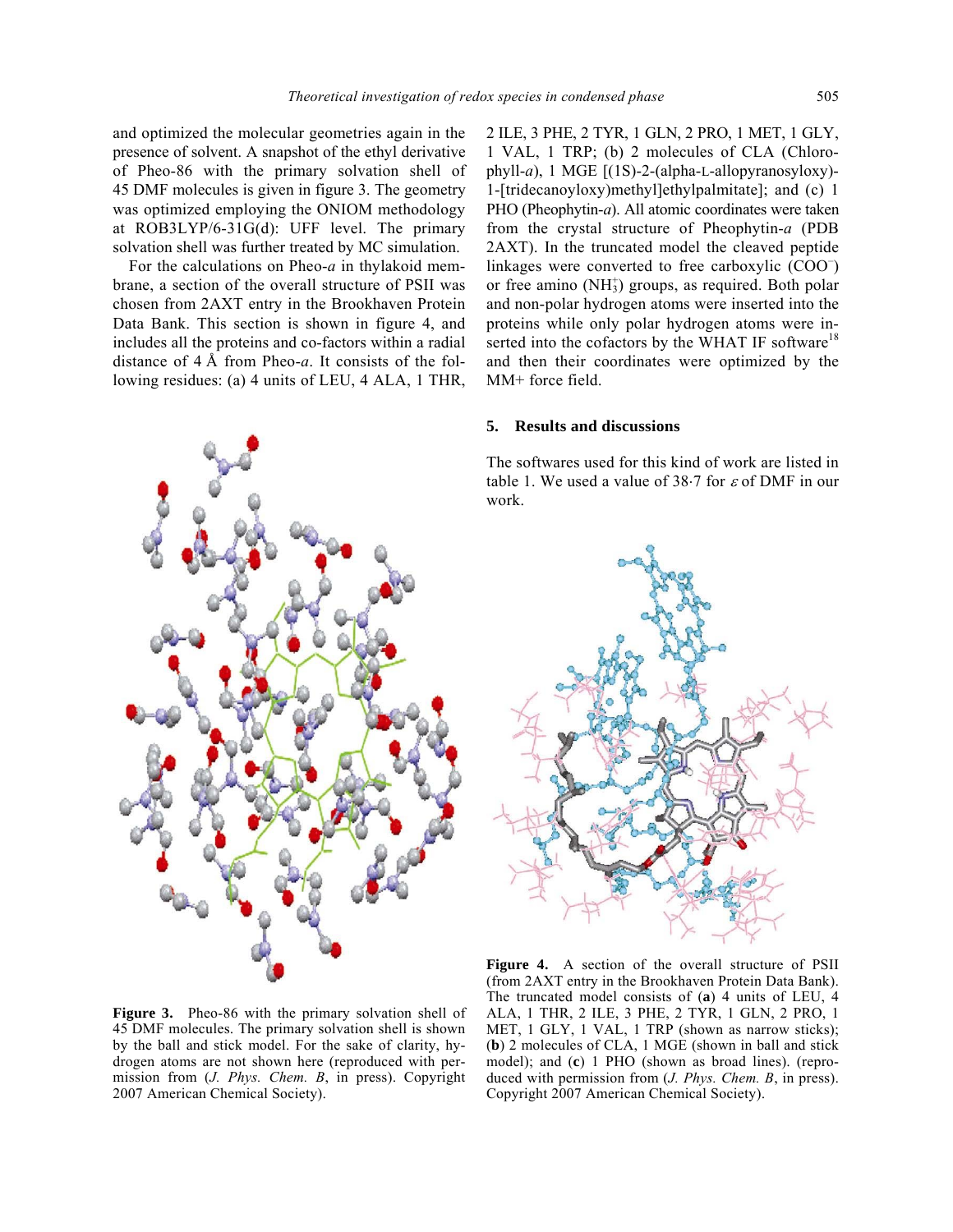| Software                               | Relevant task                                                                                          | Availability                           |
|----------------------------------------|--------------------------------------------------------------------------------------------------------|----------------------------------------|
| Gaussian 03                            | Geometry optimization, ROB3LYP calculation,<br>ONIOM technique, PCM computations.                      | Purchase                               |
| HyperChem Professional<br>Release 7.01 | Geometry optimizations, Monte-Carlo simulation                                                         | Purchase                               |
| <b>WHAT IF</b><br>Delphi               | Insertion of hydrogen atoms to the pdb file.<br>Calculation of electrostatic interactions in proteins. | Web access<br>Downloaded from internet |

**Table 1.** Quantum chemical softwares necessary for investigation of a molecule in a medium.

**Table 2.** Calculation of  $\Delta H^0$  by QM/MM/MC method.<sup>9</sup>

|                                                                                                                        | (eV)                   |                      |                                                                                                  |                 |
|------------------------------------------------------------------------------------------------------------------------|------------------------|----------------------|--------------------------------------------------------------------------------------------------|-----------------|
| Reaction                                                                                                               | $\Delta(E)_{model,OM}$ | $\Delta E_{thermal}$ | $\Delta E_{solv}$                                                                                | $\Delta H^{0a}$ |
| Pheo(DMF) + $e^-(g) \rightarrow$ Pheo <sup>-</sup> (DMF)<br>Pheo(DMF) + $2e^-(g) \rightarrow$ Pheo <sup>2-</sup> (DMF) | $-1.918$<br>$-0.890$   |                      | $-0.079$ $-1.415 \pm 0.266$ $-3.412 \pm 0.266$<br>$-0.158$ $-4.977 \pm 0.499$ $-6.025 \pm 0.499$ |                 |

 $\Delta H^0 = \Delta(E)_{model,QM} + \Delta E_{thermal} + \Delta E_{solv}$ 

 To decide upon the number of solvent molecules to be used for the ONIOM calculations, we first employed 3-21G basis set and performed the ONIOM calculation on the neutral species. The molecular geometry of neutral Pheo-86 in 25, 50 and 100 DMF molecules was optimized by employing the ONIOM (ROB3LYP/3-21G:UFF) methodology with mechanical embedding. For each total number of solvent molecules, the position of the solvent molecules in the ONIOM-optimized aggregate was slightly changed to obtain a new solvent conformation. The new conformation was then taken as the starting point for another ONIOM optimization, and the process was repeated several times. The energy of the active site  $[E_2 = (E)_{model,QM}]$  was noted. Three conformers were considered for 25 DMF molecules along with Pheo-86, six conformers were investigated for 50 DMF molecules and one conformer was considered for 100 DMF molecules. The energy difference (*E*2)*ONIOM* − *Ebare* oscillated widely when 25 DMF molecules were considered. In the case of 50 DMF molecules, the energy difference varied slightly around the value of 0⋅0028 a.u. The calculation involving 100 DMF molecules led to more or less the same energy difference. Therefore, we settled for 45 DMF molecules in all subsequent calculations. The reduction reactions considered are as follows:

 $Pheo(DMF) + e^{-}(g) \rightarrow Pheo^{-}(DMF)$  (8)

$$
Pheo(DMF) + 2e^-(g) \rightarrow Pheo^{2-}(DMF). \tag{9}
$$

The calculation of  $\Delta H^0$  is given in table 2. The energy of electron is nearly zero and neglected. Here (*E*)*model*,*QM* is the energy of the pheophytin moiety at the QM level under the influence of 45 DMF molecules. It is the ONIOM single point energy at ROB3LYP/6-311+G(2d, 2p) level on the ONIOM (ROB3LYP/6-31G(*d*):UFF) optimized geometry. The quantity  $E_{thermal}$  is the thermal energy for Pheo-47 species at ROB3LYP/6-31G(d) level while *Esolv* is the solvation energy for Pheo-86 species. Calculated error is the square root of the sum of squares of the individual standard deviations.

The  $\Delta G_{red}^0$  calculated by QM/MM/MC+Born/ Onsager/Debye–Hückel method and the reduction potential calculated from (7) are given in table 3.

The  $\Delta G_{red}^0$  calculated by DFT–DPCM method and the reduction potential calculated from (7) are given in table 4 where the error in the calculation of  $\Delta G_{red}^0$  is the inherent uncertainty associated with the application of QM on large molecules and its magnitude is about 4 kcal/mol.

 In the FDPB method, all atomic coordinates were taken from the crystal structure (PDB 2AXT), cofactors and proteins within a radial distance of 4 Å were considered, and radius was assigned to all the protein atoms from the Delphi<sup>19</sup> database (CHARMM22) parameter set). The CHARMM22 parameter set was also employed to assign partial charges to all the atoms in the proteins, whereas the DFT electrostatic–potential (DFT–ESP) charges, that had been calculated with the keyword CHelpG at the ROB3LYP/6-31G(d)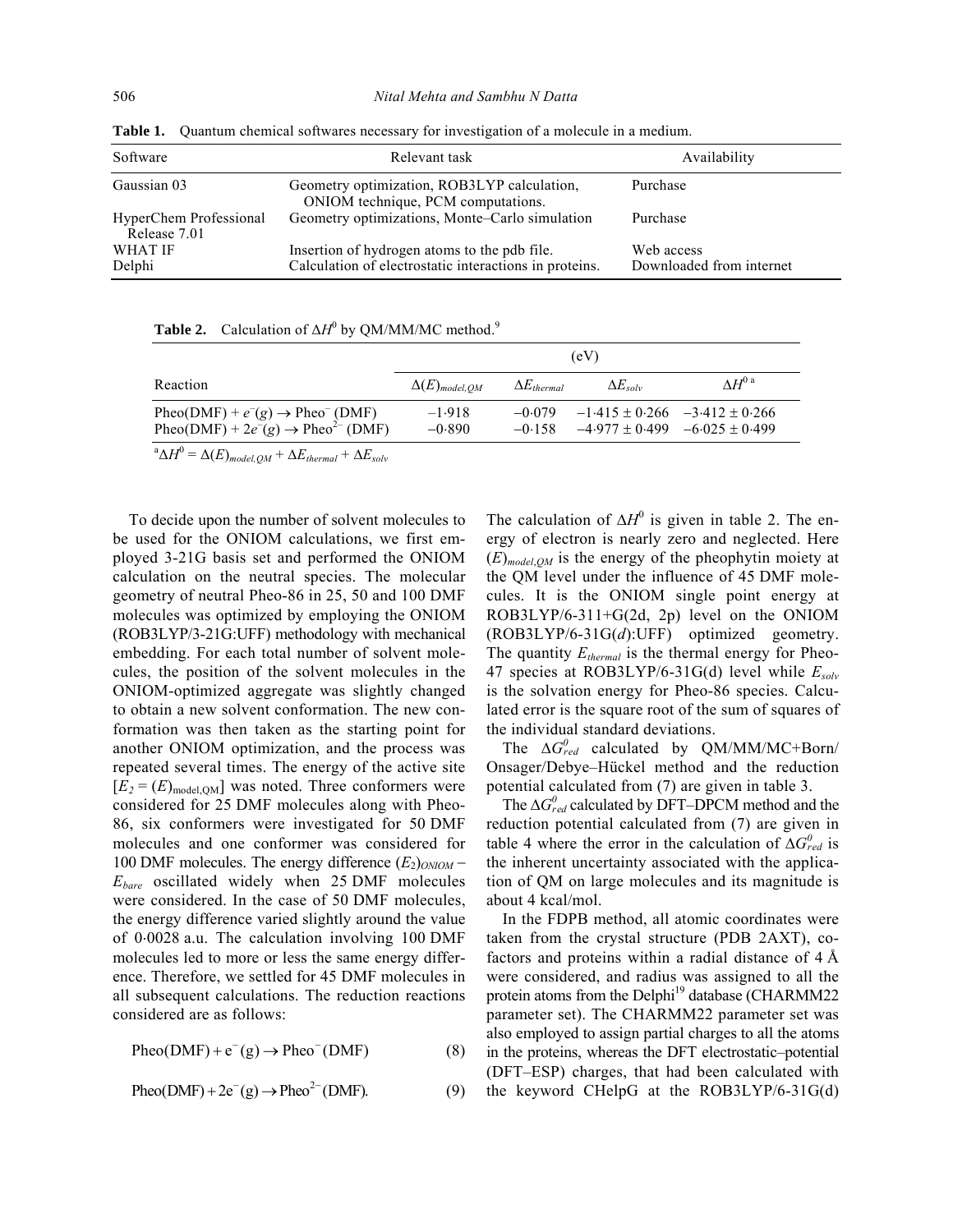**Table 3.** Calculation of the absolute free energy of one- and two-electron reduction ( $\Delta G_{red}^0$ ) and  $E_{red}^0$  of Pheophytin-*a* in DMF by QM/MM/MC method. We have used 1 a.u. =  $27.21(16)$  *eV* and 1 *eV* =  $23.06(05)$  *kcal mol*<sup>-1</sup>.<sup>9</sup>

|                                                                                                                        | (eV)                                     |                      | Mid-point $E_{red}^{0}(V)$          |                                                                                |                    |
|------------------------------------------------------------------------------------------------------------------------|------------------------------------------|----------------------|-------------------------------------|--------------------------------------------------------------------------------|--------------------|
| Reaction                                                                                                               | $\Delta H^0$                             | $-T\Delta S_{mol}$   | $\Delta G_{red}^{\theta}{}^{\rm a}$ | Calcd.                                                                         | Obsd.              |
| Pheo(DMF) + $e^-(g) \rightarrow$ Pheo <sup>-</sup> (DMF)<br>Pheo(DMF) + $2e^-(g) \rightarrow$ Pheo <sup>2-</sup> (DMF) | $-3.412 \pm 0.266$<br>$-6.025 \pm 0.499$ | $-0.027$<br>$-0.019$ |                                     | $-3.440 \pm 0.266$ $-0.920 \pm 0.266$<br>$-6.044 \pm 0.499$ $-1.338 \pm 0.250$ | $-0.90$<br>$-1.25$ |
| $^a\Delta G_{red}^0 = \Delta H^0 - T\Delta S_{mol}$                                                                    |                                          |                      |                                     |                                                                                |                    |

**Table 4.** Calculation of the absolute free energy of reduction ( $\Delta G_{red}^0$ ) and  $E_{red}^0$  of Pheophytin-*a* in DMF by DFT– DPCM method. We have used 1 a.u. = 27⋅2116 *eV*. 9

|                                                                                                                                                                                                     | (eV)                                     |                                         |  | Mid-point $E_{red}^{0}(V)$                            |        |       |
|-----------------------------------------------------------------------------------------------------------------------------------------------------------------------------------------------------|------------------------------------------|-----------------------------------------|--|-------------------------------------------------------|--------|-------|
| Reaction                                                                                                                                                                                            | $\Delta E_{DPCM}$                        | $\Delta E_{thermal}$ $-T\Delta S_{mol}$ |  | $\Delta G_{red}^{\theta}{}^{\rm a}$                   | Calcd. | Obsd. |
| Pheo(DMF) + $e^-(g) \rightarrow$ Pheo <sup>-</sup> (DMF)<br>Pheo(DMF) + 2e <sup>-</sup> (g) $\rightarrow$ Pheo <sup>2-</sup> (DMF) -5.935 ± 0.173 -0.158 -0.019 -6.112 ± 0.173 -1.304 ± 0.173 -1.25 | $-3.222 \pm 0.173$ <sup>a</sup> $-0.079$ |                                         |  | $-0.027$ $-3.328 \pm 0.173$ $-1.032 \pm 0.173$ $-0.9$ |        |       |

 $\Delta G_{red}^0 = \Delta E_{DPCM} + \Delta E_{thermal} - T \Delta S_{mol}$ 

**Table 5.** Electrostatic contribution to the free energy of the system (i.e. pheophytin and its neighbors which are at a radial distance of 4 Å from it) computed using FDPB solver employing the Delphi software.<sup>9</sup>

| Free energy of electrostatic interaction $(G_{el})$ in eV<br>$\Delta G_{el}(eV)$ |                          |          |  |
|----------------------------------------------------------------------------------|--------------------------|----------|--|
| Pheo- $a$<br>$-12.080$                                                           | Pheo- $a^-$<br>$-15.861$ | $-3.781$ |  |

level, were used for all the co-factors. The grid spacing was set to 0⋅29 Å, that is, there were 3⋅5 grid points per angstrom. The truncated model in figure 4 fills 70% of the grid box. Changing the grid size did not affect the result. A probe radius of 1⋅4 Å, which defines the water-accessible surface, was chosen. Periodic boundary conditions were calculated with the option 'coulombic' and the convergence criterion was chosen to be 0⋅001 kT/e. Both linear and non-linear iterations were kept to a total of 1000 in number. The di-electric constant of the truncated model ( $\varepsilon_{\text{in}}$ ) was set to  $4.0$ ,<sup>20</sup> and the dielectric constant of the solvent water ( $\varepsilon_{\text{out}}$ ) was set to 80⋅0.<sup>21</sup> This will give the electrostatic contribution towards the free energy change of the reduction reaction (Δ*Gel*). The nonelectrostatic contribution  $(\Delta G_{non-el})$  which comprises of the cavitation, dispersion and repulsion energy terms, can be obtained by employing the DPCM methodology at ROB3LYP/6-31G(d) level on the structure of Pheophytin-*a* extracted from the pdb file with hydrogen atoms inserted and their positions optimized by MM+. The same value of  $G_{non-el}$  was obtained for both the neutral and charged species.

**Table 6.** Calculation of the absolute free energy of reduction  $(\Delta G_{red}^0)$  and  $E_{red}^0$  of pheophytin-*a* within the membrane. Δ $G_{non-el}$  was computed employing DPCM solvation method at ROB3LYP/6-31G(d) level on the pdb geometry. We have taken  $\varepsilon_{\text{in}} = 4.0$  and  $\varepsilon_{\text{out}} = 80.0$ .<sup>9</sup>

| (eV)                                                     |                     | Mid-point $E_{red}^0$ (V) |         |         |
|----------------------------------------------------------|---------------------|---------------------------|---------|---------|
| $\Delta G_{el}$                                          | $\Delta G_{non-el}$ | $\Delta G_{red}^{0}^a$    | Calcd.  | Obsd.   |
| $-3.781$                                                 | 0.0                 | $-3.781$                  | $-0.58$ | $-0.61$ |
| $^a\Delta G_{red}^0 = \Delta G_{el} + \Delta G_{non-el}$ |                     |                           |         |         |

 Within the thylakoid membrane, the total free energy change of the one-electron reduction process  $(\Delta G_{\text{red}}^0)$  is shown in table 5. The corresponding calculation of the reduction potential  $(E_{\text{red}}^0)$  is given in table 6.

 The QM/MM/MC+Born/Onsager/Debye–Hückel method gave the one- and two-electron reduction potential values of Pheo-*a* as −0⋅92 V and −1⋅34 V while the DFT–DPCM method gave the corresponding values as  $-1.03$  V and  $-1.30$  V respectively. These values are in excellent agreement with the experi-